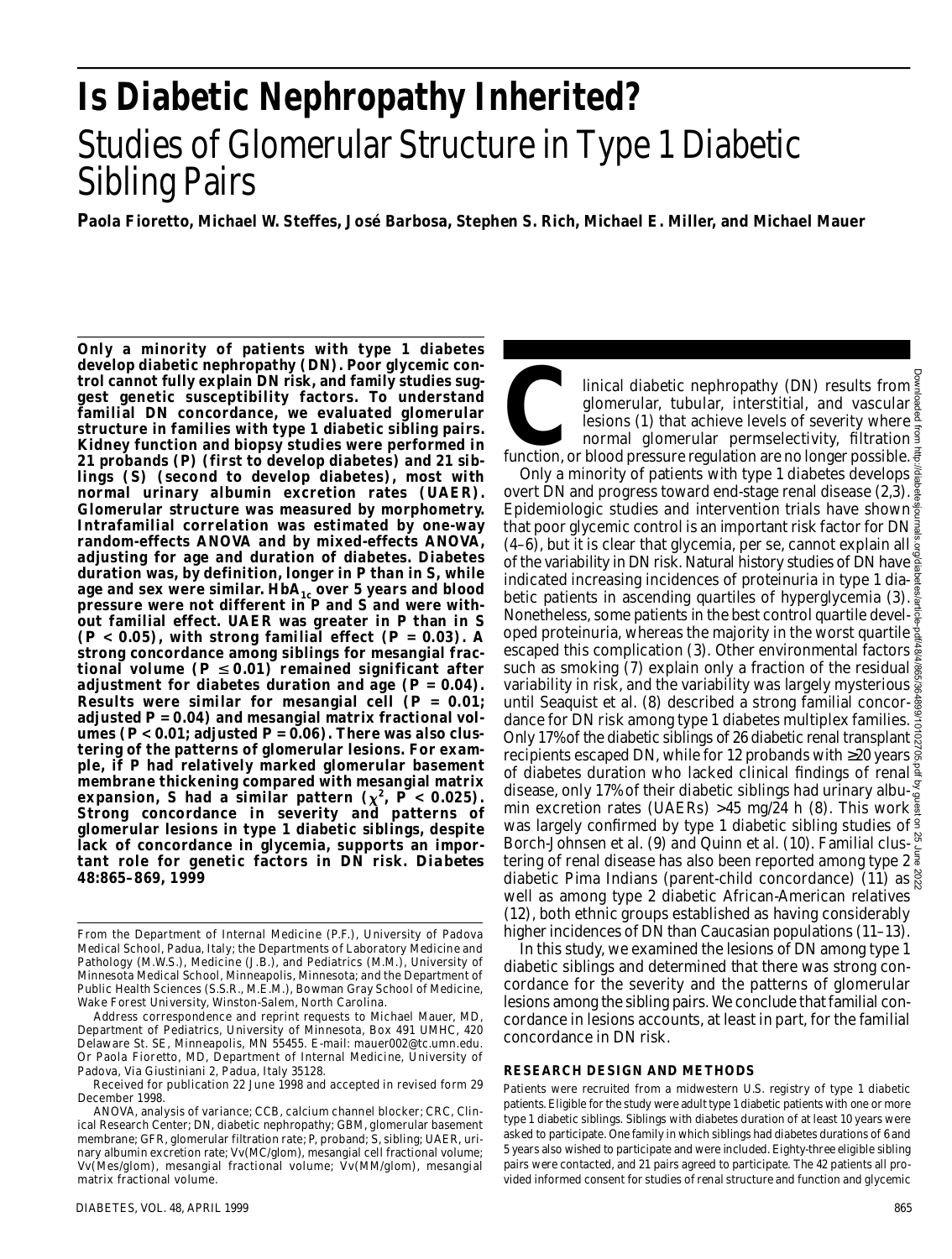| TABLE 1                                                                               |
|---------------------------------------------------------------------------------------|
| Demographic, clinical, and renal functional data in the type 1 diabetic sibling pairs |
|                                                                                       |

|                 | $\boldsymbol{n}$ | Age<br>(years) | Diabetes duration<br>(vears) | $HbA_{1c}$<br>$(\%)$ | UAER<br>(ua/min) | Creatinine clearance<br>(ml $\cdot$ min <sup>-1</sup> $\cdot$ 1.73 m <sup>-2</sup> ) | Mean blood pressure<br>(mmHq) |
|-----------------|------------------|----------------|------------------------------|----------------------|------------------|--------------------------------------------------------------------------------------|-------------------------------|
| Probands        | 21               | $36 \pm 8$     | $25 \pm 11$                  | $8.5 \pm 0.9$        | $7(2 - 2.589)$   | $102 \pm 25$                                                                         | $88.7 \pm 9.8$                |
| Siblings        | 21               | $37 \pm 8$     | $17 \pm 8$                   | $8.8 \pm 1.5$        | $5(1-1,334)$     | $103 \pm 24$                                                                         | $84.9 \pm 6.9$                |
| <i>P</i> values |                  | ΝS             | ND.                          | NS.                  | < 0.05           | ΝS                                                                                   | ΝS                            |

Data are means ± SD except UAER values, which are expressed as median (range) and were logarithmically transformed before analysis. *P* values were determined by paired *t* test. ND, not done because different by design.

control, and all procedures in this study were approved by the Committee on the Use of Human Subjects in Research at the University of Minnesota. The first patient in each pair to develop type 1 diabetes was called proband (P); the second, sibling (S). There was no selection for patients with diabetic complications, and all willing sibling pairs meeting the above criteria were accepted. Patients with advanced DN (serum creatinine >2.0 mg/dl) were not enrolled, however, since previous studies showed that renal pathology among such patients would approach that of end-stage renal disease.

Controls for the structural data were 60 normal kidney transplant donors matched for age and sex with the diabetic patients (25 men, 35 women, 36  $\pm$  8 years of age).

**Study protocol.** Patients were admitted to the Clinical Research Center (CRC) at the University of Minnesota for 3 days of testing. UAER was determined by fluorescent immunoassay on three carefully performed sterile overnight urine collections (microalbuminuria 20–200 µg/min; overt proteinuria >200 µg/min). Glomerular filtration rate (GFR) was estimated by creatinine clearance using these urine samples, with plasma and urine creatinine concentrations measured using a modification of the Jaffé reaction (normal values:  $90-130$  ml  $\cdot$  min<sup>-1</sup>  $\cdot$  1.73 m<sup>-2</sup>). Blood pressure data are presented as the means of multiple determinations obtained by the CRC nurses during the baseline admission. Seven patients were hypertensive. Six (5 P, 1 S) of the 42 patients were receiving antihypertensive medications, and these drugs were not discontinued during the studies. The medications included a calcium channel blocker (CCB) in two patients, an ACE inhibitor in two patients, a CCB and ACE inhibitor in one patient, and a  $\beta$ -blocker in one patient. Hb $A_{1c}$  was measured by high-performance liquid chromatography in a single laboratory (normal values 4.0–6.5%). The mean of multiple values obtained over a 5-year period for each patient was used (median 6 measurements per patient; range 2–16).

**Tissue processing and morphometric analysis.** Renal tissue was obtained by percutaneous biopsy under ultrasound guidance in diabetic patients and by intraoperative renal biopsy of normal renal transplant donors in controls and was processed for light and electron microscopy (14). Morphometric measurements were performed by a single observer who was unaware of the patients' identities. Tissue for electron microscopy was fixed in 2.5% glutaraldehyde in Millonig's buffer and embedded in Polybed 812. Sections (1 µm thick) were cut and stained with toluidine blue to permit random selection of the centermost, intact glomeruli at least one tubular diameter from the edge of the tissue. When a glomerulus was not present in the first section, another section was observed every 50 um deeper in the block until the appearance of a glomerulus. At least three nonsclerotic glomeruli per biopsy were photographed with a JEOL 100CX electron microscope at a final magnification of  $3,900 \times$  to produce photomontages of the entire glomerular profile, defined as the circumscribed, minimal convex polygon enclosing the glomerular tuft (15,16). The montages were used to estimate mesangial fractional volume [Vv(Mes/glom)] by counting the number of fine points falling on mesangium in relation to the number of coarse points hitting the glomerular tuft  $(15,16)$ ; 213  $\pm$  55 (mean  $\pm$  SD) coarse and 283  $\pm$  111 fine points were counted per biopsy. Another set of micrographs was photographed at a final magnification of  $\times$ 12,000 by entering the glomerulus at its lowest segment and systematically sampling about 20% of the glomerular profile to estimate glomerular basement membrane (GBM) width by the orthogonal intercept method (17);  $116 \pm 26$  measurements per biopsy were performed. Fractional volumes of mesangial matrix per glomerulus [Vv(MM/glom)] and mesangial cell per glomerulus [Vv(MC/glom)] were estimated by the point-counting technique on the high-magnification photographs (18,19).

**Statistical analysis.** Data are expressed as mean ± SD; however, UAER values, not normally distributed, are presented as median and range and were logarithmically transformed before analysis. Since the logarithm transformation is monotonic, order was maintained while achieving a normal distribution for statistical analyses.

Demographic and renal functional characteristics of the sibling pairs were compared by paired Student's *t* test. Mixed-effects analysis of variance (ANOVA) was performed to test for an overall difference in the mean values of renal structural parameters between siblings and normal controls. This analysis accounted for the high correlation within sibling pairs for renal structural parameters. Within the sample of sibling pairs, one-way random-effects ANOVA was used to estimate the unadjusted intrafamilial correlation. Subsequently, since siblings were often nearly the same age and frequently demonstrated similar duration of diabetes, the effects of age, age<sup>2</sup>, duration, and duration<sup>2</sup> were entered into a mixed-effects ANOVA to obtain estimates of intrafamilial correlation adjusted for these factors. Likelihood ratio tests were used to test for the contribution of a familial component to the total variability by comparing models with and without a random family effect. PROC MIXED of the SAS package was used to perform all mixed model analyses.

Concordance of patterns of glomerular structural parameters among sibling pairs was determined as follows: the two structural parameters under consideration [for example, GBM width and Vv(MM/glom)] were plotted along with the regression line describing the relationship of the two parameters. Each patient was represented as a point that was either above or below the regression line. The probability that sibling pairs were concordant—both above or both below the regression line—or discordant was estimated by  $\chi^2$  analysis, with values for  $P$  < 0.05 considered as significant.

# **RESULTS**

**Demographics and renal function.** Age was similar in P and S groups (Table 1), as was sex distribution (9 men and 12 women in both groups). Diabetes duration was, by definition, longer in the probands than in their respective siblings

# TABLE 2

Morphometric measures of glomerular structure in the type 1 diabetic sibling pairs

|                             | n  | GBM width (nm)      | Vv(Mes/glom)          | Vv(MC/glom)           | Vv(MM/glom)           |  |
|-----------------------------|----|---------------------|-----------------------|-----------------------|-----------------------|--|
| Probands                    | 21 | $502 \pm 149$       | $0.34 \pm 0.09$       | $0.09 \pm 0.03$       | $0.21 \pm 0.07$       |  |
| Siblings<br><i>P</i> values | 21 | $508 \pm 104$<br>ΝS | $0.33 \pm 0.10$<br>ΝS | $0.08 \pm 0.02$<br>ΝS | $0.20 \pm 0.08$<br>ΝS |  |

Data are means  $\pm$  SD. P values were determined by paired *t* test.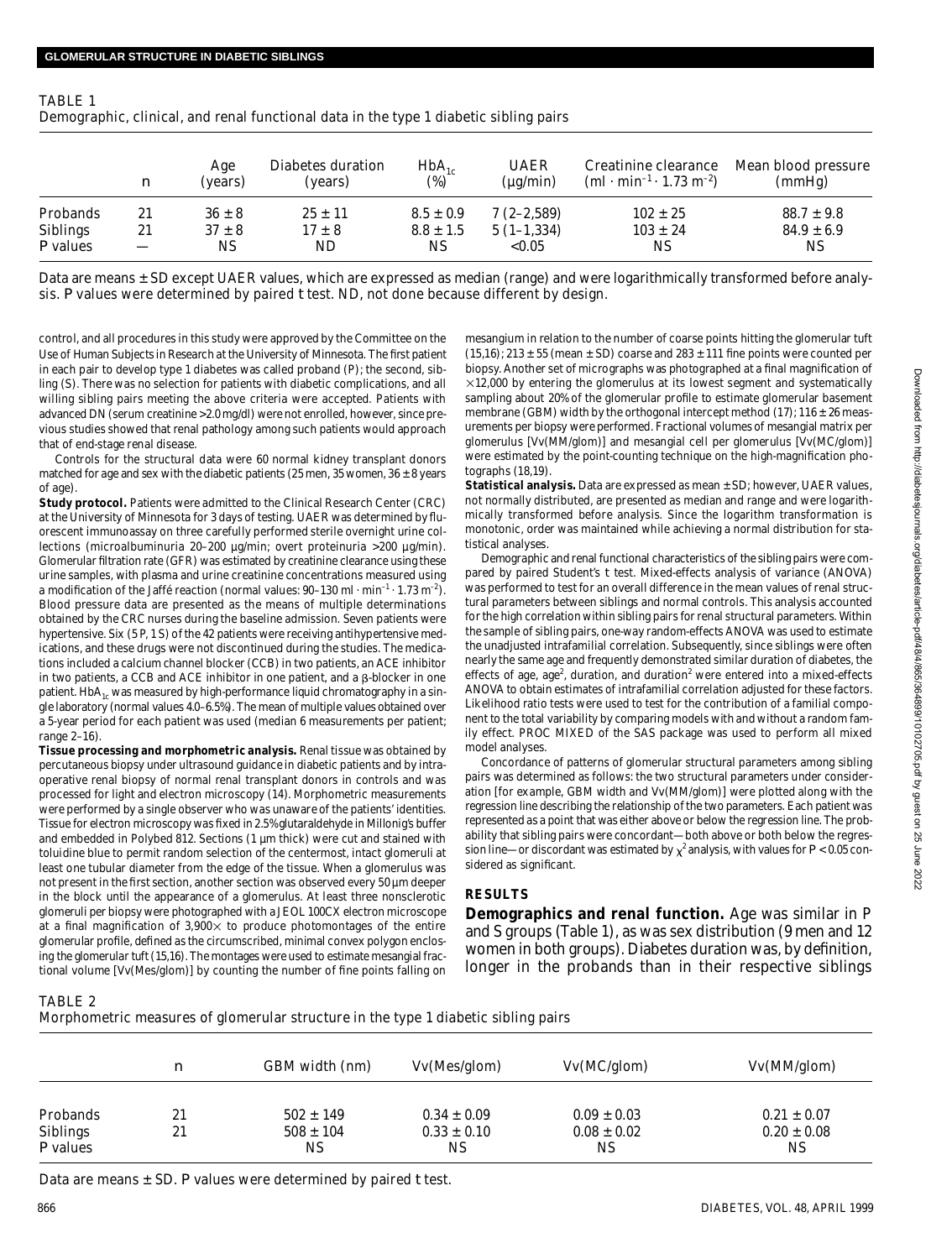### TABLE 3 ANOVA for familial impact

|                                                              |                                                | One-way random-effects ANOVA |           |                                       | Mixed-effects ANOVA |           |  |
|--------------------------------------------------------------|------------------------------------------------|------------------------------|-----------|---------------------------------------|---------------------|-----------|--|
|                                                              | Unadjusted<br><i>intraclass</i><br>correlation | $x^2$ (1 df)                 | $P$ value | Adjusted<br>intraclass<br>correlation | $\chi^2$ (1 df)     | $P$ value |  |
| Clinical and renal function values                           |                                                |                              |           |                                       |                     |           |  |
| $HbA_{1c}$ (%)                                               | 0.126                                          | 0.22                         | 0.64      | 0.000                                 | 0.00                | 1.00      |  |
| UAER $(\mu g/min)$                                           | 0.438                                          | 4.45                         | 0.03      | 0.422                                 | 7.65                | 0.01      |  |
| Mean blood pressure                                          |                                                |                              |           |                                       |                     |           |  |
| (mmHg)                                                       | 0.000                                          | 0.00                         | 1.00      | 0.000                                 | 0.00                | 1.00      |  |
| Creatinine clearance                                         |                                                |                              |           |                                       |                     |           |  |
| (ml $\cdot$ min <sup>-1</sup> $\cdot$ 1.73 m <sup>-2</sup> ) | 0.427                                          | 3.81                         | 0.05      | 0.370                                 | 2.15                | 0.14      |  |
| Renal structure values                                       |                                                |                              |           |                                       |                     |           |  |
| GBM width (nm)                                               | 0.548                                          | 6.94                         | < 0.01    | 0.546                                 | 2.62                | 0.11<br>ड |  |
| Vv(Mes/glom)                                                 | 0.699                                          | 13.37                        | < 0.01    | 0.586                                 | 4.41                | 0.04      |  |
| Vv(MC/glom)                                                  | 0.523                                          | 6.18                         | 0.01      | 0.489                                 | 4.11                | 0.04      |  |
| Vv(MM/glom)                                                  | 0.700                                          | 13.41                        | < 0.01    | 0.571                                 | 3.62                | 0.06      |  |

 $\chi^2$  was obtained from the likelihood ratio test for random family effect; *P* value tests were for familial component of total variability.

(Table 1). Mean  $HbA_{1c}$  over 5 years of observation was similar in P and S (Table 1). UAER values were lower in S than in P (*P* < 0.05) (Table 1). Three probands and 2 siblings had overt proteinuria and 5 P and 1 S had microalbuminuria, but the large majority (31 patients) were normoalbuminuric. Despite this, there was a strong familial concordance for UAER that became more statistically significant after adjusting for age and duration (Table 3). Creatinine clearance as well as systolic (118  $\pm$  13 and 113  $\pm$  10 mmHg in P and S, respectively), diastolic (74  $\pm$  9 and 72  $\pm$  8 mmHg in P and S, respectively), and mean blood pressure (Table 1) were similar in P and S. There was no familial correlation for mean  $HbA_{1c}$ , mean blood pressure, or creatinine clearance, especially after adjustment for age and duration (Table 3).

**Glomerular structure.** Despite the fact that most patients in this study were normoalbuminuric, renal structural abnormalities were present in the diabetic patients compared with the normal controls. GBM width  $(331 \pm 45 \text{ nm}$  in controls), Vv(Mes/glom) (0.20  $\pm$  0.03 in controls), and Vv(MM/glom)  $(0.09 \pm 0.02$  in controls) were greater in P and S compared with normal controls (*P* < 0.001 for each), while Vv(MC/glom)  $(0.09 \pm 0.02$  in controls) was similar in diabetic patients and controls (NS for each). All glomerular structural parameters were remarkably similar in P and S (Table 2). Tests for a familial component to the total phenotypic variability were significant at the 0.05 level for all renal structure variables [GBM width, Vv(Mes/glom), Vv(MC/glom), and Vv(MM/glom)] (Table 3). After adjustment for age, age<sup>2</sup>, duration of diabetes, and duration<sup>2</sup>, all intrafamilial correlations were reduced. Noticeably, tests for the familial component of the total variance were reduced, approaching statistical significance for Vv(MM/glom) (*P* = 0.06), but Vv(Mes/glom) (*P* = 0.04) and Vv(MC/glom) (*P*= 0.04) remained statistically significant after adjustment (Table 3). By ordering sibling pairs along the horizontal axis according to their mean value for Vv(Mes/glom) (Fig. 1), the positive intrafamilial correlation is seen in the narrower range of values in any of the sibling pairs when compared with the range across all the sibling pairs. Although the familial component of variance for GBM was not statistically significant ( $P = 0.11$ ), the intrafamilial correlation for GBM $\frac{8}{2}$ continued to be large (0.546) (Table 3).

There was also concordance in the patterns of glomerular lesions in sibling pairs. Thus, there was concordance in the  $\frac{8}{8}$ patterns of the relationships between GBM width and  $\frac{5}{2}$ Vv(MM/glom) within sibling pairs ( $\chi^2$  = 5.7,  $P$  < 0.025). Similarly, concordance was found in the patterns of the relation- $\frac{2}{8}$ ships within sibling pairs between Vv(MM/glom) and  $\frac{1}{3}$  $Vv(MC/glom)$  ( $\chi^2$  = 5.6, *P* < 0.025). 48/4/865/36

# **DISCUSSION**

Two studies (9,10) have largely confirmed the insightful  $\frac{5}{6}$  observations of Secretiated al describing strong concordance observations of Seaquist et al. describing strong concordance  $\frac{8}{6}$ among type 1 diabetic sibling pairs for DN risk, as defined by  $\bar{\vec{s}}$ renal functional parameters (8). Depending on patient selection criteria and definitions for nephropathy, the odds ratios  $\frac{8}{5}$ for clinical nephropathy or microalbuminuria in three studies  $(8-10)$  ranged from 2.4 to 24 in siblings of probands with  $\frac{3}{4}$ nephropathy compared with siblings of probands without  $\frac{9}{5}$ nephropathy . Downloaded from http://diabetesjournals.org/diabetes/article-pdf/48/4/865/364899/10102705.pdf by guest on 25 June 2022

The present study demonstrates strong concordance in diabetic glomerular lesions among sibling pairs with longterm type 1 diabetes and supports the hypothesis of genetic susceptibility to DN. The clustering of glomerular structure in sibling pairs was not associated with similarities in systemic blood pressure or long-term metabolic control, but was, in part, related to similar diabetes duration within families. However, glomerular structural parameters remained concordant among siblings after adjusting for diabetes duration and age. Thus, independent of duration, long-term metabolic control, and blood pressure, sibship was the strongest predictor of diabetic glomerular structural changes. The structural parameters most closely related in siblings were Vv(Mes/glom) and Vv(MC/glom), while, after factoring for duration, there was marginal statistical significance for concordance in Vv(MM/glom).

The strongest familial impact in this present study was on mesangial fractional volume, the structural parameter most closely correlated with renal functional abnormalities in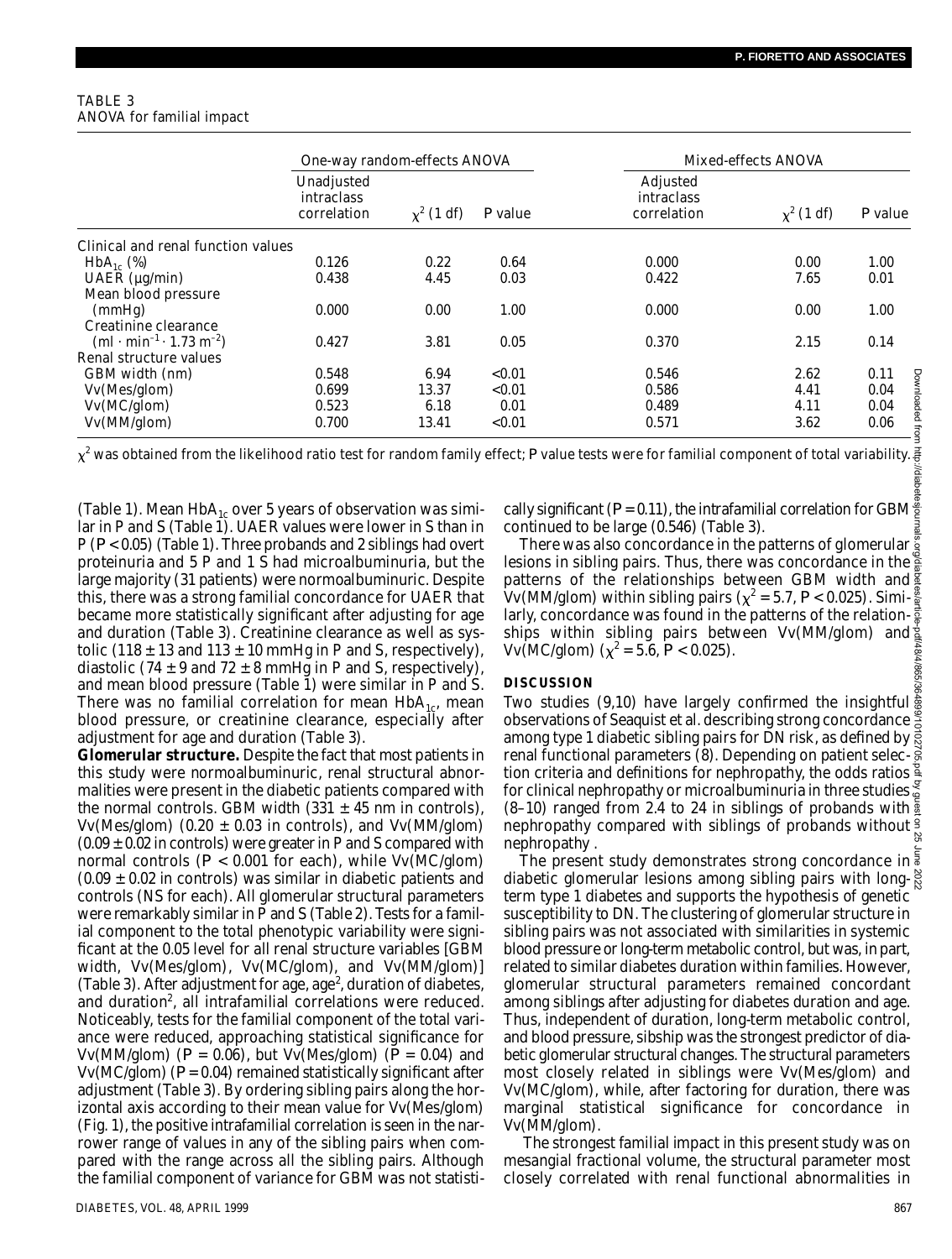

**FIG. 1. Vv(Mes/glom) according to sibling pairs. The sibling pairs were ranked by the mean value for Vv(Mes/glom)** within the pair:  $\bullet$ , proband;  $\circ$ , sibling.

c ross-sectional studies (1) and the only structural change associated with increasing UAER and clinical progression in longitudinal studies of type 1 diabetic patients (19). There was also strong evidence for clustering of UAER, which was surprising because most patients were normoalbuminuric. It is known that within any functional category (normoalbuminuria, microalbuminuria, or proteinuria) the ranges of glomerular structural abnormalities in patients with type 1 diabetes are quite wide (1,15). For example, renal structure among normoalbuminuric patients can vary from normal to severe lesions bordering on those regularly associated with overt DN (1,15). Thus, concordance among sibling pairs within a given functional category would not per se explain the concordance in structure. Moreover, only five patients were overtly proteinuric, and no patient had serum creatinine values >1.5 mg/dl. Therefore, the current results were not mainly driven by patients with markedly advanced structural and functional alterations. There was concordance in diabetes duration among the sibling pairs, and diabetes duration is directly, albeit imprecisely, related to the severity of DN lesions (1,20). However, important structural relationships among siblings remained after factoring for duration and age.

We found no correlation in long-term glycemic control among the sibling pairs in this study, although other authors have found some concordance when studying larger cohorts of sibling pairs (9,21). Moreover, as discussed below, metabolic control cannot readily explain the concordance in the patterns of glomerular lesions. There is evidence, however, that poor glycemic control is an important risk factor for DN (3–6,22), and there may be levels of hyperglycemia below which nephropathy risk is quite low (6). Findings that genetic factors, as reflected by increased red blood cell sodium/lithium countertransport activity, are more likely to be associated with increased DN risk in patients with poor metabolic control suggest that complex interrelationships of metabolic and genetic variables determine renal responses to the diabetic state (22,23).

Cross-sectional analyses of large numbers of type 1 diabetic patients demonstrated that the correlation between GBM width and Vv(Mes/glom) is inexact (*r* = 0.5) (1). Thus, some patients may have much more thickening of the GBM than mesangial expansion or the contrary. GBM width and Vv(MM/glom) as well as Vv(MC/glom) and Vv(MM/glom) were concordant in pattern among the sibling pairs. Thus, for example, if the proband had relatively marked increase in GBM width for the extent of mesangial expansion, the sibling was likely to have the same pattern. This clustering in patterns of renal lesions was not associated with concordance in metabolic control and may result from genetic variability in the responses of different glomerular cell types to the same environmental disturbances. Indeed, GBM and mesangial matrices probably result from the unique synthetic functions of glomerular mesangial, epithelial, and endothelial cells and probably subsume specific structural and functional requirements of these glomerular regions. Diabetes exerts different influences on these matrix structures; thus there is increased density of  $\alpha$ 3(IV) and  $\alpha$ 4(IV) collagen chains in the GBM and decreased  $\alpha$ 1(IV) and  $\alpha$ 2(IV) collagen chain density in the mesangium in type 1 diabetic patients with advanced glomerular lesions (24,25). These findings provide a biochemical basis for the heterogeneity of diabetic glomerular lesions as well as the results reported here.

The current results are in keeping with the arguments of Quinn et al. (10) deriving from their studies of DN risk among type 1 diabetic sibling pairs. They reviewed models for environmental and genetic risk factors and concluded that the magnitude of the familial clustering noted in their and other studies could not be explained by environmental concordances alone and were best explained by an autosomal dominant mode of risk inheritance (10). While current data do not directly address inheritance of DN risk, they do suggest that aggregation of renal lesions among sibling pairs represents an